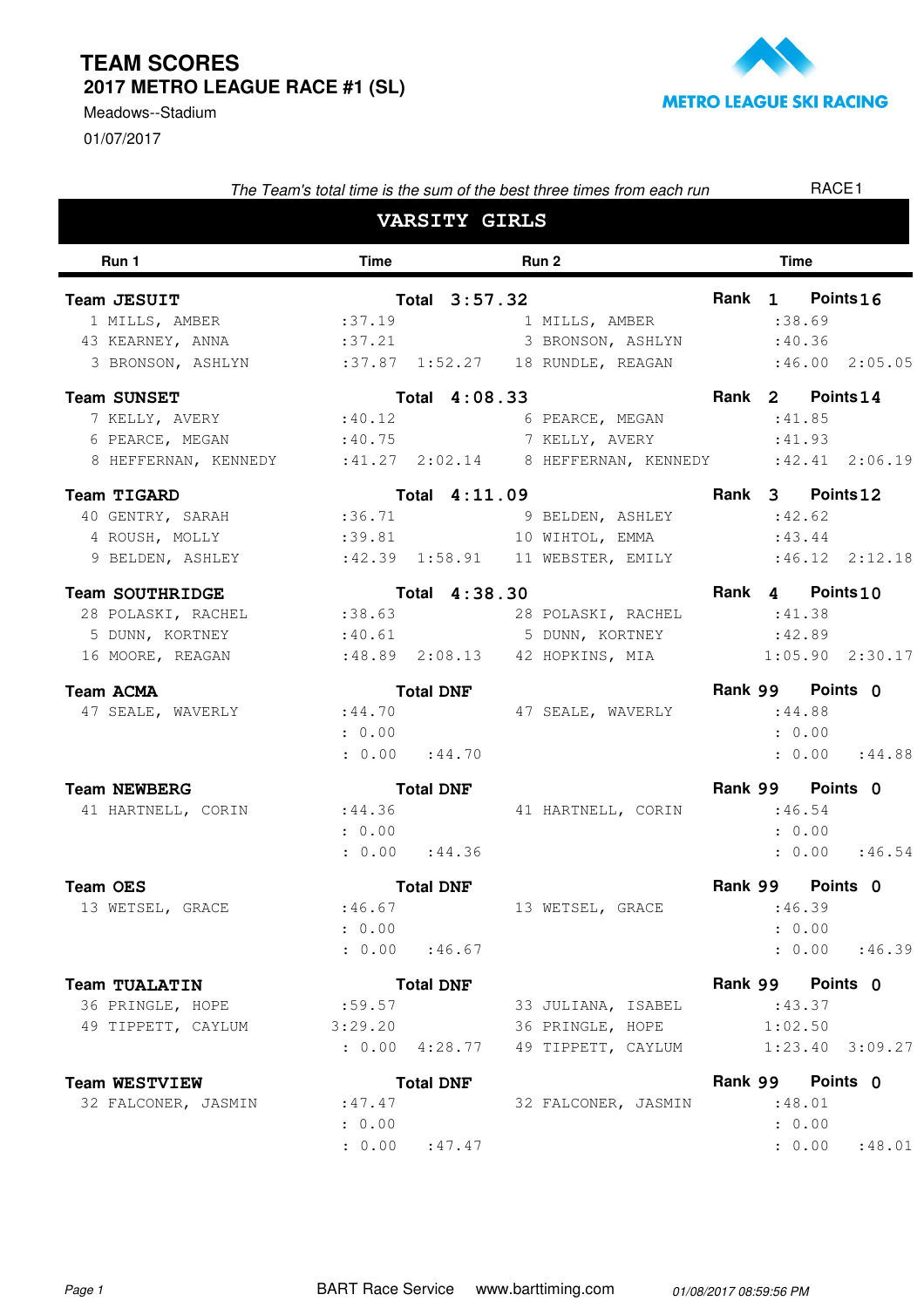## **TEAM SCORES 2017 METRO LEAGUE RACE #1 (SL)**

01/07/2017 Meadows--Stadium



| The Team's total time is the sum of the best three times from each run |                                 |  |                  |             |                                    |  |        | RACE <sub>1</sub> |                     |  |
|------------------------------------------------------------------------|---------------------------------|--|------------------|-------------|------------------------------------|--|--------|-------------------|---------------------|--|
| <b>VARSITY BOYS</b>                                                    |                                 |  |                  |             |                                    |  |        |                   |                     |  |
| Run 1                                                                  | <b>Time</b><br>Run <sub>2</sub> |  |                  | <b>Time</b> |                                    |  |        |                   |                     |  |
| Team JESUIT                                                            |                                 |  | Total 3:29.48    |             |                                    |  |        | Rank 1 Points 16  |                     |  |
| 2 UEECK, BRIDGER :32.40                                                |                                 |  |                  |             | 2 UEECK, BRIDGER                   |  |        | : 33.99           |                     |  |
| 1 KEARNEY, AIDAN : 33.89                                               |                                 |  |                  |             | 1 KEARNEY, AIDAN                   |  |        | :34.05            |                     |  |
| 13 STARR, WILLIAM                                                      |                                 |  |                  |             | :38.60 1:44.89 8 LAW, CHARLES      |  |        |                   | $:36.55$ $1:44.59$  |  |
| <b>Team SOUTHRIDGE</b>                                                 |                                 |  | Total 3:48.19    |             |                                    |  | Rank 2 |                   | Points 14           |  |
| 3 ROBINSON, KENNETH : 34.43                                            |                                 |  |                  |             | 3 ROBINSON, KENNETH                |  |        | :35.98            |                     |  |
| 83 LIANG, MICHAEL                                                      | :35.53                          |  |                  |             | 43 CARRILLO, WILLIAM               |  |        | :41.48            |                     |  |
| 43 CARRILLO, WILLIAM :39.13 1:49.09                                    |                                 |  |                  |             | 15 JOHNSON, COLTON : 41.64 1:59.10 |  |        |                   |                     |  |
| Team TIGARD                                                            |                                 |  | Total 3:56.89    |             |                                    |  |        | Rank 3 Points 12  |                     |  |
| 9 BARLOW, RYAN                                                         | : 33.73                         |  |                  |             | 9 BARLOW, RYAN                     |  |        | : 34.87           |                     |  |
| 12 RAHAL-ARABI, NOUR : 41.47                                           |                                 |  |                  |             | 12 RAHAL-ARABI, NOUR               |  |        | :40.70            |                     |  |
| 80 WARGO, LUCAS                                                        |                                 |  |                  |             |                                    |  |        |                   | $:44.15$ $1:59.72$  |  |
| <b>Team SUNSET</b>                                                     |                                 |  | Total 3:57.48    |             |                                    |  |        | Rank 4 Points 10  |                     |  |
| 7 PARTCH, KEATON :37.16                                                |                                 |  |                  |             | 6 ZUPANCIC, CAMERON                |  |        | : 36.12           |                     |  |
| 19 PEARSON, COLE : 41.15 7 PARTCH, KEATON                              |                                 |  |                  |             |                                    |  |        | : 38.34           |                     |  |
| 33 FREEBORN, PAUL :42.47 2:00.78 19 PEARSON, COLE :42.24 1:56.70       |                                 |  |                  |             |                                    |  |        |                   |                     |  |
| <b>Team OES</b>                                                        |                                 |  | Total 4:24.52    |             |                                    |  |        | Rank 5 Points 8   |                     |  |
| 18 MCVAY, ALEXANDER                                                    | : 39.05                         |  |                  |             | 18 MCVAY, ALEXANDER                |  |        | :41.18            |                     |  |
| 25 ATWOOD, JORDAN                                                      |                                 |  |                  |             | :42.82 25 ATWOOD, JORDAN           |  |        | :43.75            |                     |  |
| 59 BROWN, ASA                                                          |                                 |  |                  |             | :49.90 2:11.77 35 LIU, JACK        |  |        |                   | $:47.82$ $2:12.75$  |  |
| <b>Team TUALATIN</b>                                                   |                                 |  | Total 4:35.59    |             |                                    |  | Rank 6 |                   | Points 6            |  |
| 52 JORDAN, TAYLOR                                                      | : 44.36                         |  |                  |             | 52 JORDAN, TAYLOR                  |  |        | : 44.67           |                     |  |
| 50 DEPP, KAI                                                           | : 45.95                         |  |                  |             | 50 DEPP, KAI                       |  |        | :46.35            |                     |  |
| 67 KINDLE, KOLL                                                        |                                 |  |                  |             |                                    |  |        |                   | $:47.32$ $2:18.34$  |  |
| <b>Team NEWBERG</b>                                                    |                                 |  | Total 4:53.43    |             |                                    |  | Rank 7 |                   | Points <sub>4</sub> |  |
| 39 PASSMORE, JOSHUA :43.65                                             |                                 |  |                  |             | 39 PASSMORE, JOSHUA                |  |        | :42.32            |                     |  |
| 38 EIDE, STERLING                                                      | : 49.55                         |  |                  |             | 38 EIDE, STERLING                  |  |        | :48.00            |                     |  |
| 56 WALLS, DAWSON                                                       | $:58.57$ 2:31.77                |  |                  |             | 62 DEATS, LIAM                     |  |        |                   | $:51.34$ $2:21.66$  |  |
| <b>Team BEAVERTON</b>                                                  |                                 |  | <b>Total DNF</b> |             |                                    |  |        | Rank 99 Points 0  |                     |  |
| 5 KELLER, BAILEY                                                       | :37.92                          |  |                  |             | 4 HALLQUIST, GARRETT               |  |        | : 36.92           |                     |  |
| 23 MARTIN, CONNOR                                                      | :56.96                          |  |                  |             | 5 KELLER, BAILEY                   |  |        | : 39.44           |                     |  |
|                                                                        | : 0.00 1:34.88                  |  |                  |             | 23 MARTIN, CONNOR                  |  |        |                   | $:54.70$ $2:11.06$  |  |
| <b>Team GLENCOE</b>                                                    |                                 |  | <b>Total DNF</b> |             |                                    |  |        | Rank 99 Points 0  |                     |  |
| 11 BULLIS, RYKER                                                       | :40.74                          |  |                  |             | 11 BULLIS, RYKER                   |  |        | :55.40            |                     |  |
|                                                                        | : 0.00                          |  |                  |             |                                    |  |        | : 0.00            |                     |  |
|                                                                        | $: 0.00$ : 40.74                |  |                  |             |                                    |  |        |                   | : 0.00 : 55.40      |  |
| <b>Team VALOR</b>                                                      |                                 |  | <b>Total DNF</b> |             |                                    |  |        | Rank 99 Points 0  |                     |  |
| 66 KENNISTON, GABRIEL                                                  | :48.80                          |  |                  |             |                                    |  |        | : 0.00            |                     |  |
|                                                                        | : 0.00                          |  |                  |             |                                    |  |        | : 0.00            |                     |  |

Page 2 **BART Race Service** www.barttiming.com 01/08/2017 08:59:56 PM

: 0.00

: 48.80 : 0.00 : 0.00